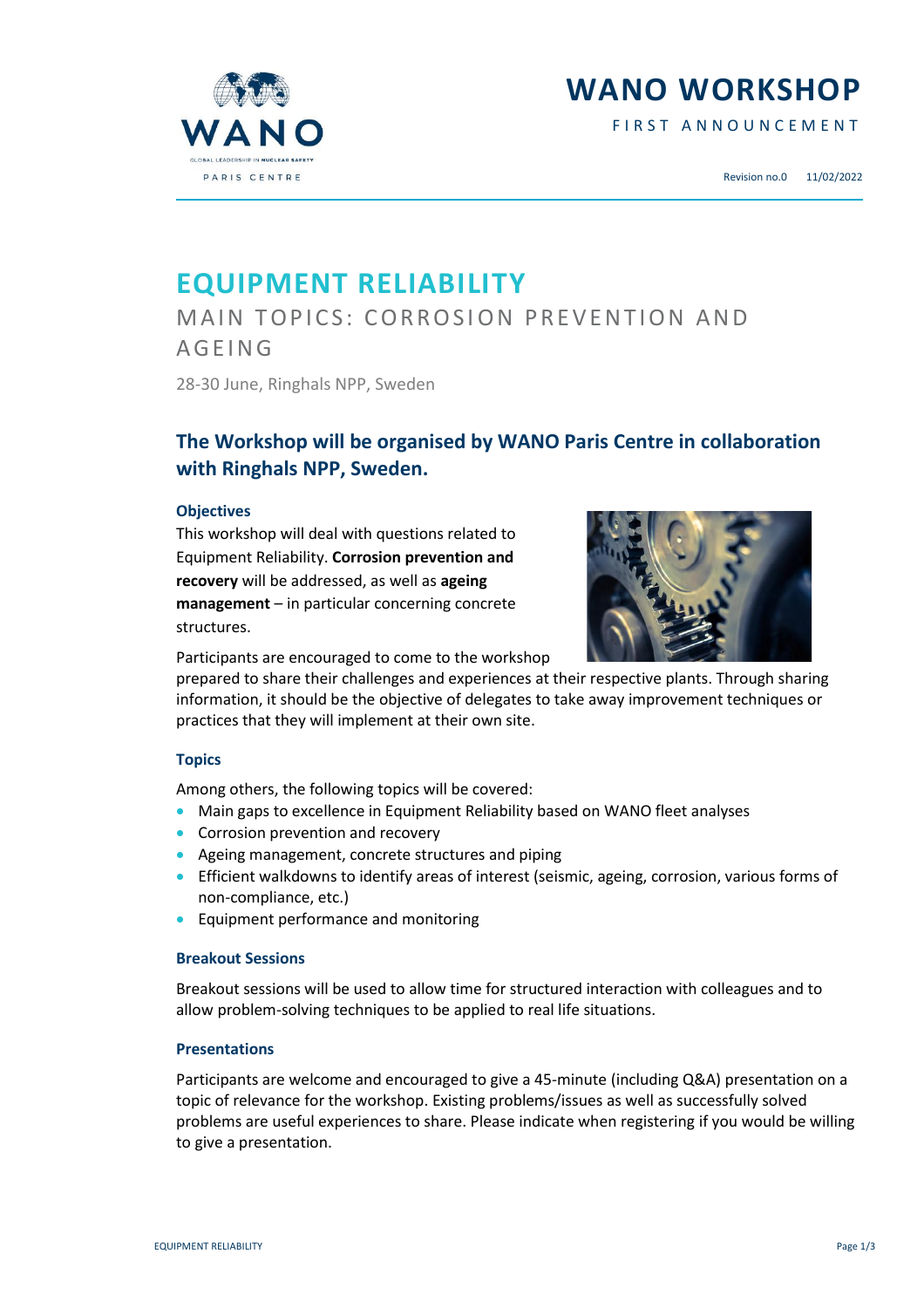

## **WANO WORKSHOP**

FIRST ANNOUNCEMENT

Revision no.0 11/02/2022

#### **Target group**

The Workshop will provide a platform for experience exchange and networking among the representatives of WANO Paris Centre members. The target attendees are managers, process owners and others with responsibility to drive performance improvement regarding Equipment Reliability.

#### **Arrival and Departure**

The workshop will start directly in the morning of Tuesday June 28<sup>th</sup>. Participants are recommended to make their plans to arrive at the hotel in Varberg on the evening of Monday June 27<sup>th</sup>.

The workshop is going to end at 12:00 on Thursday June  $30<sup>th</sup>$ , which should be the earliest time to depart.

### **INFORMATION**

28-30 June, Ringhals NPP, Sweden

#### **Workshop / Seminar language**

The workshop / seminar language will be English.

#### **Register on-line**

Registrations should be completed online before **20th May 2022** at the following web address:

#### [www.wanopariscentreregistrations.com.](http://www.wanopariscentreregistrations.com/)

A confirmation letter will be sent to each participant following their registration. The number of participants is limited to **30**.

#### **Venue**

The workshop will be held at conference centre "V2"at Ringhals NPP.